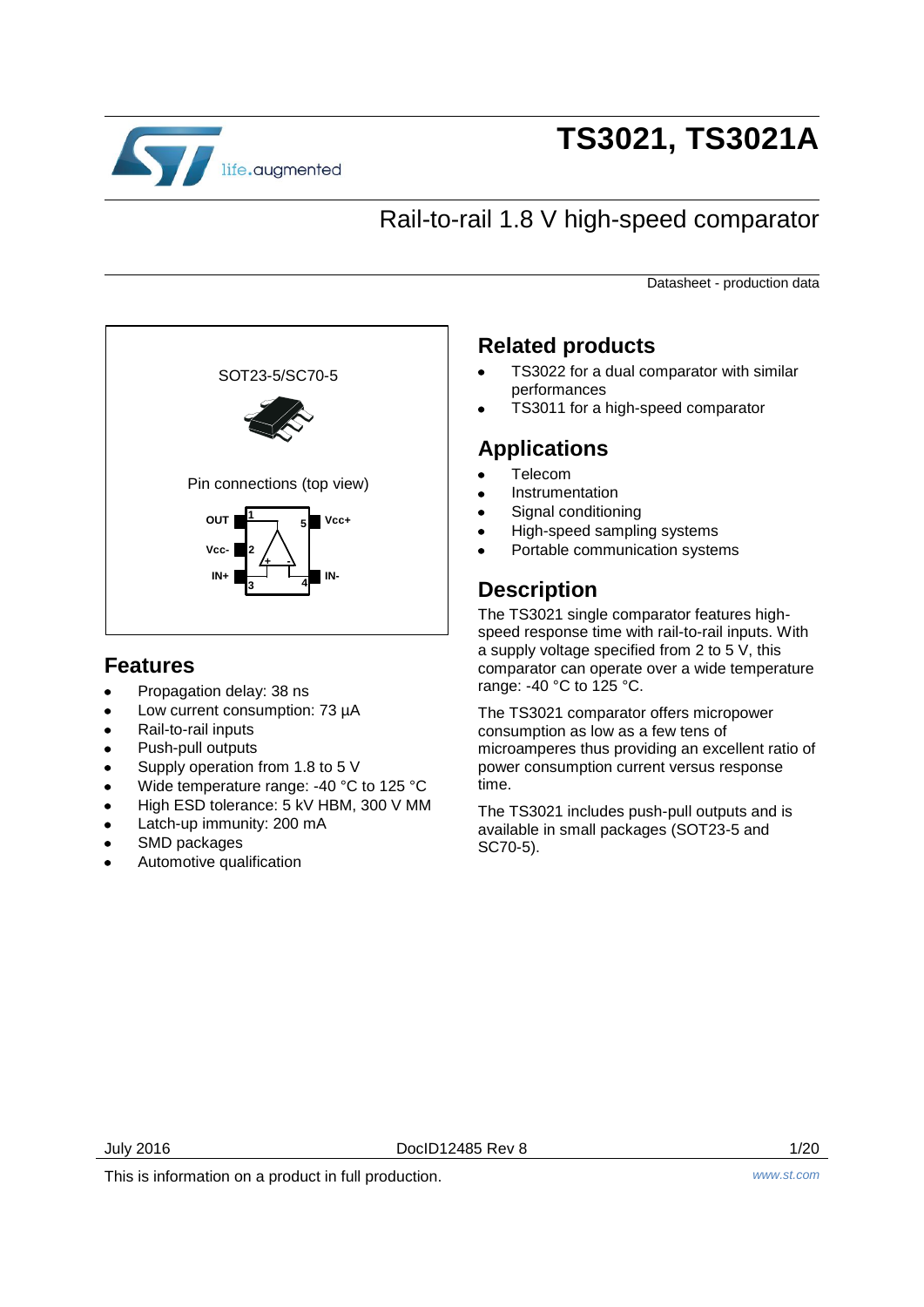## **Contents**

| $\mathbf 1$             | Absolute maximum ratings and operating conditions 3 |  |
|-------------------------|-----------------------------------------------------|--|
| 2 <sup>1</sup>          |                                                     |  |
| $\mathbf{3}$            |                                                     |  |
| $\overline{\mathbf{4}}$ |                                                     |  |
|                         |                                                     |  |
|                         |                                                     |  |
| 5                       |                                                     |  |
| $6\phantom{1}6$         |                                                     |  |

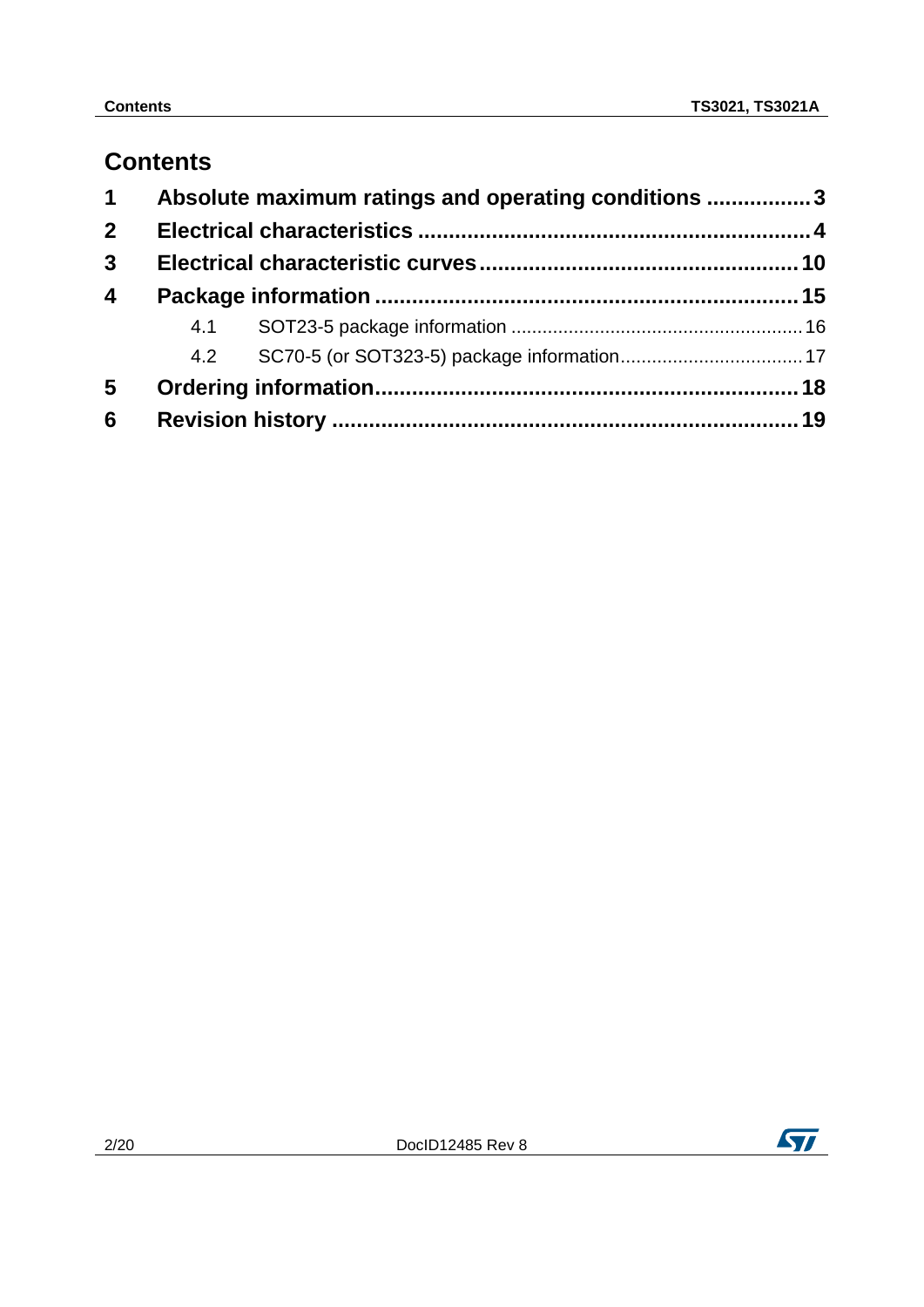## **1 Absolute maximum ratings and operating conditions**

<span id="page-2-4"></span><span id="page-2-0"></span>

| Table 1: Absolute maximum ratings (AMR) |                                                  |         |                                      |             |  |  |  |  |
|-----------------------------------------|--------------------------------------------------|---------|--------------------------------------|-------------|--|--|--|--|
| <b>Symbol</b>                           | <b>Parameter</b>                                 |         | Value                                | <b>Unit</b> |  |  |  |  |
| <b>V<sub>cc</sub></b>                   | Supply voltage, $Vec = (Vec)$ - $(Vec)$ ( $i)$ ) | 5.5     |                                      |             |  |  |  |  |
| V <sub>ID</sub>                         | Differential input voltage (2)                   |         | ±5                                   | V           |  |  |  |  |
| <b>V<sub>IN</sub></b>                   | Input voltage range                              |         | $(V_{CC} - 0.3$ to $(V_{CC+}) + 0.3$ |             |  |  |  |  |
|                                         |                                                  | SOT23-5 | 250                                  | °C/W        |  |  |  |  |
| $R_{thja}$                              | Thermal resistance junction-to-ambient (3)       | SC70-5  | 205                                  |             |  |  |  |  |
|                                         |                                                  | SOT23-5 | 81                                   |             |  |  |  |  |
| $R_{\text{thjc}}$                       | Thermal resistance junction-to-case (3)          | SC70-5  | 172                                  |             |  |  |  |  |
| $T_{\text{std}}$                        | Storage temperature                              |         | $-65$ to 150                         |             |  |  |  |  |
| $T_i$                                   | Junction temperature                             | 150     | °C                                   |             |  |  |  |  |
| <b>TLEAD</b>                            | Lead temperature (soldering 10 s)                | 260     |                                      |             |  |  |  |  |
|                                         | HBM: human body model $(4)$                      | 5000    |                                      |             |  |  |  |  |
| <b>ESD</b>                              | MM: machine model $(5)$                          | 300     | V                                    |             |  |  |  |  |
|                                         | CDM: charged device model (6)                    | 1500    |                                      |             |  |  |  |  |
|                                         | Latch-up immunity                                |         | 200                                  | mA          |  |  |  |  |

### **Notes:**

<span id="page-2-1"></span> $(1)$ All voltage values, except the differential voltage are referenced to (Vcc-)

<span id="page-2-2"></span> $(2)$ The magnitude of the input and output voltages must never exceed the supply rail  $\pm 0.3$  V

<span id="page-2-3"></span>(3)Short circuits can cause excessive heating. These values are typical

<span id="page-2-5"></span>(4)Human body model: a 100 pF capacitor is charged to the specified voltage, then discharged through a 1.5 kΩ resistor between two pins of the device. This is done for all couples of connected pin combinations while the other pins are floating.

<span id="page-2-6"></span>(5)Machine model: a 200 pF capacitor is charged to the specified voltage, then discharged directly between two pins of the device with no external series resistor (internal resistor < 5 Ω). This is done for all couples of connected pin combinations while the other pins are floating.

<span id="page-2-7"></span><sup>(6)</sup>Charged device model: all pins and the package are charged together to the specified voltage and then discharged directly to the ground through only one pin. This is done for all pins.

| <b>Symbol</b>    | <b>Parameter</b>            | Value                                       | Unit                                   |   |  |
|------------------|-----------------------------|---------------------------------------------|----------------------------------------|---|--|
|                  |                             | 0 °C < Tamb < 125 °C                        | 1.8 to $5$                             |   |  |
| Vcc              | Supply voltage              | $-40$ °C < Tamb < 125°C                     | $2$ to 5                               |   |  |
|                  | Common mode input           | $-40$ °C < Tamb < 85 °C                     | $(V_{CC}$ ) - 0.2 to $(V_{CC+})$ + 0.2 | V |  |
| $V_{\text{icm}}$ | voltage range               | $85 \text{ °C} <$ Tamb $<$ 125 $\text{ °C}$ | $(V_{CC}$ ) to $(V_{CC+})$             |   |  |
| l oper           | Operating temperature range | $-40$ to 125                                | °C                                     |   |  |

|  |  |  | <b>Table 2: Operating conditions</b> |
|--|--|--|--------------------------------------|
|--|--|--|--------------------------------------|

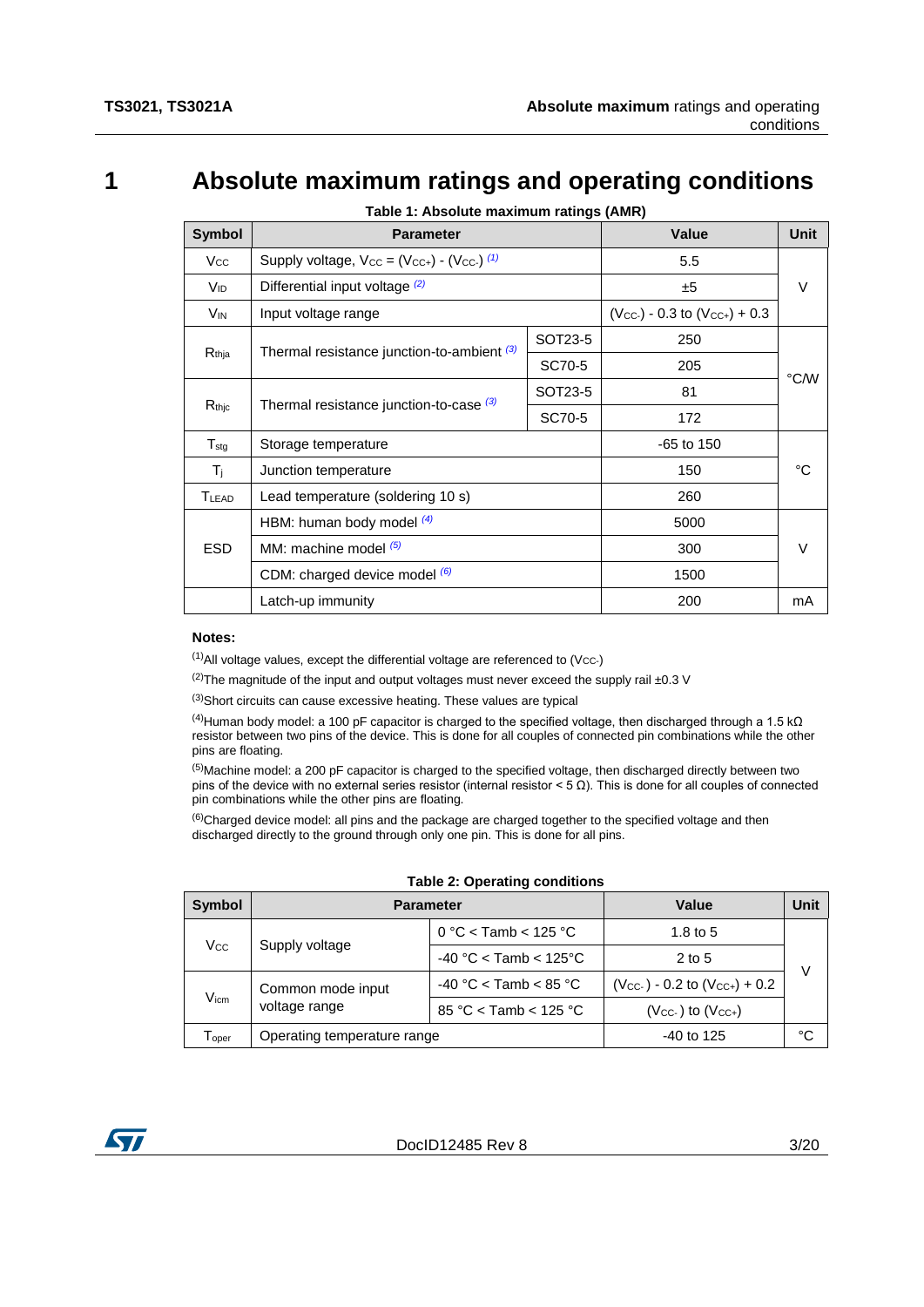## **2 Electrical characteristics**

<span id="page-3-2"></span><span id="page-3-1"></span><span id="page-3-0"></span>**Table 3: Electrical characteristics at VCC = 2 V, Tamb = 25 ° C, and full Vicm range (unless otherwise specified)**

| <b>Symbol</b>            | <b>Parameter</b>               | Test conditions (1)                                                   | Min. | Typ. | Max.           | <b>Unit</b> |  |  |
|--------------------------|--------------------------------|-----------------------------------------------------------------------|------|------|----------------|-------------|--|--|
|                          |                                | <b>TS3021A</b>                                                        |      | 0.5  | 2              |             |  |  |
| V <sub>IO</sub>          | Input offset voltage           | TS3021                                                                |      | 0.5  | 6              |             |  |  |
|                          |                                | -40 °C < Tamb < $125$ °C, TS3021A                                     |      |      | 4              | mV          |  |  |
|                          |                                | -40 °C < Tamb < $125$ °C, TS3021                                      |      |      | $\overline{7}$ |             |  |  |
| $\Delta V_{io}/\Delta T$ | Input offset voltage drift     | -40 °C < Tamb < $125$ °C                                              |      | 3    | 20             | µV/°C       |  |  |
|                          |                                | Tamb                                                                  |      | 1    | 20             |             |  |  |
| lio                      | Input offset current (2)       | -40 °C < Tamb < $125$ °C                                              |      |      | 100            |             |  |  |
|                          |                                | Tamb                                                                  |      | 86   | 160            | nA          |  |  |
| Iв                       | Input bias current $(2)$       | $-40$ °C < Tamb < 125 °C                                              |      |      | 300            |             |  |  |
|                          |                                | No load, output high, $Vicm = 0$ V                                    |      | 73   | 90             |             |  |  |
|                          |                                | No load, output high, $Vicm = 0 V$ ,<br>$-40 °C <$ Tamb < 125 °C      |      |      | 115            |             |  |  |
| $_{\text{Lcc}}$          | Supply current                 | No load, output low, $Vicm = 0$ V                                     |      | 84   | 105            | μA          |  |  |
|                          |                                | No load, output low, $Vicm = 0 V$ ,<br>$-40 °C <$ Tamb < 125 °C       |      |      | 125            |             |  |  |
|                          | Short-circuit current          | Source                                                                |      | 9    |                |             |  |  |
| $_{\rm lsc}$             |                                | Sink                                                                  |      | 10   |                | mA          |  |  |
|                          | Output voltage high            | $lsource = 1 mA$                                                      | 1.88 | 1.92 |                | $\vee$      |  |  |
| V <sub>OH</sub>          |                                | $-40$ °C < Tamb < 125 °C                                              | 1.80 |      |                |             |  |  |
|                          |                                | $lsink = 1 mA$                                                        |      | 60   | 100            |             |  |  |
| <b>Vol</b>               | Output voltage low             | $-40$ °C < Tamb < 125 °C                                              |      |      | 150            | mV          |  |  |
| <b>CMRR</b>              | Common mode rejection<br>ratio | $0 <$ Vicm $<$ 2 V                                                    |      | 67   |                | dB          |  |  |
| <b>SVR</b>               | Supply voltage rejection       | $\Delta$ Vcc = 2 to 5 V                                               | 58   | 73   |                |             |  |  |
|                          | Propagation delay, low to      | Vicm = $0 V$ , $f = 10 kHz$ ,<br>$CL = 50$ pF, overdrive = 100 mV     |      | 38   | 60             |             |  |  |
| <b>TPLH</b>              | high output level (3)          | Vicm = $0 V$ , $f = 10 kHz$ ,<br>$CL = 50$ pF, overdrive = 20 mV      |      | 48   | 75             |             |  |  |
|                          | Propagation delay, high to     | Vicm = $0 V$ , $f = 10 kHz$ ,<br>$CL = 50$ pF, overdrive = 100 mV     |      | 40   | 60             |             |  |  |
| <b>TP<sub>HL</sub></b>   | low output level $(4)$         | Vicm = $0 V$ , $f = 10 kHz$ ,<br>$CL = 50$ pF, overdrive = 20 mV      |      | 49   | 75             | ns          |  |  |
| ТF                       | Fall time                      | $f = 10$ kHz, $CL = 50$ pF,<br>$RL = 10 k\Omega$ , overdrive = 100 mV |      | 8    |                |             |  |  |
| $T_{R}$                  | Rise time                      | $f = 10$ kHz, $CL = 50$ pF,<br>$RL = 10 k\Omega$ , overdrive = 100 mV |      | 9    |                |             |  |  |

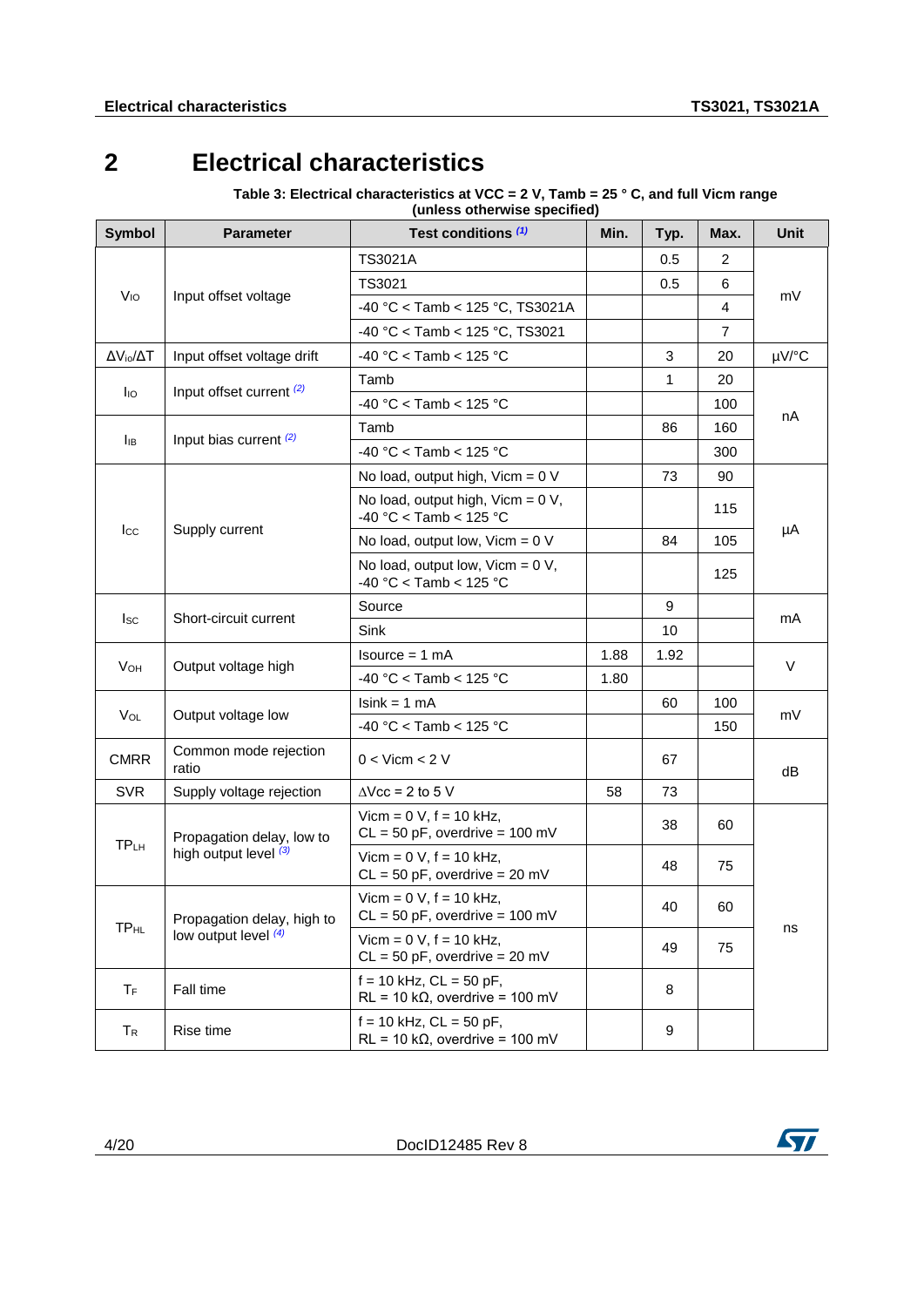### **Notes:**

<span id="page-4-0"></span>(1)All values over the temperature range are guaranteed through correlation and simulation. No production test is performed at the temperature range limits

<span id="page-4-1"></span>(2)Maximum values include unavoidable inaccuracies of the industrial tests

<span id="page-4-2"></span> $^{(3)}$ Response time is measured 10%/90% of the final output value with the following conditions: inverting input voltage (IN-) = Vicm and non-inverting input voltage (IN+) moving from Vicm - 100 mV to Vicm + overdrive.

<span id="page-4-4"></span><span id="page-4-3"></span> $^{(4)}$ Response time is measured 10%/90% of the final output value with the following conditions: Inverting input voltage (IN-) = Vicm and non-inverting input voltage (IN+) moving from Vicm + 100 mV to Vicm - overdrive.

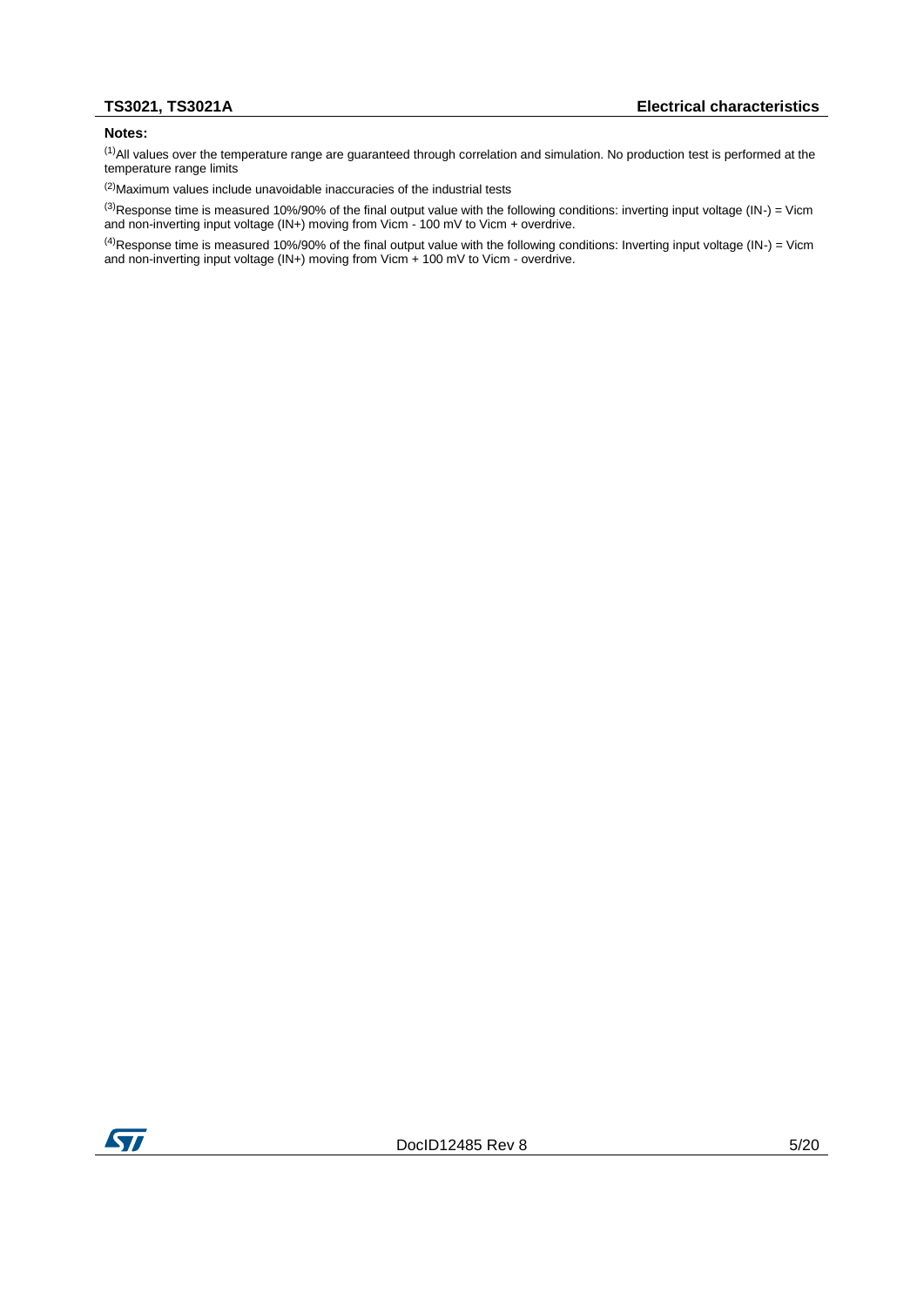<span id="page-5-0"></span>

| Table 4: Electrical characteristics at VCC = 3.3 V, Tamb = 25 $^{\circ}$ C, and full Vicm range |
|-------------------------------------------------------------------------------------------------|
| (unless otherwise specified)                                                                    |

| <b>Symbol</b>                   | <b>Parameter</b>               | Test conditions (1)                                                   | Min. | Typ. | Max.           | <b>Unit</b> |  |  |  |
|---------------------------------|--------------------------------|-----------------------------------------------------------------------|------|------|----------------|-------------|--|--|--|
|                                 |                                | TS3021A                                                               |      | 0.5  | $\overline{2}$ |             |  |  |  |
|                                 |                                | TS3021                                                                |      | 0.5  | 6              |             |  |  |  |
| V <sub>IO</sub>                 | Input offset voltage           | $-40$ °C < Tamb < 125 °C, TS3021A                                     |      |      | 4              | mV          |  |  |  |
|                                 |                                | -40 °C < Tamb < $125$ °C, TS3021                                      |      |      | $\overline{7}$ |             |  |  |  |
| $\Delta V_{\text{io}}/\Delta T$ | Input offset voltage drift     | $-40$ °C < Tamb < 125 °C                                              |      | 3    | 20             | $\mu V$ /°C |  |  |  |
|                                 |                                | Tamb                                                                  |      | 1    | 20             |             |  |  |  |
| $I_{IO}$                        | Input offset current (2)       | $-40$ °C < Tamb < 125 °C                                              |      |      | 100            |             |  |  |  |
|                                 |                                | Tamb                                                                  |      | 86   | 160            | nA          |  |  |  |
| Iв                              | Input bias current $(2)$       | $-40$ °C < Tamb < 125 °C                                              |      |      | 300            |             |  |  |  |
|                                 |                                | No load, output high, Vicm = $0 V$                                    |      | 75   | 90             |             |  |  |  |
|                                 |                                | No load, output high, $Vicm = 0 V$ ,<br>-40 °C < Tamb < $125$ °C      |      |      | 120            |             |  |  |  |
| $_{\rm lcc}$                    | Supply current                 | No load, output low, $Vicm = 0$ V                                     |      | 86   | 110            | μA          |  |  |  |
|                                 |                                | No load, output low, $Vicm = 0 V$ ,<br>$-40 °C <$ Tamb < 125 °C       |      |      | 125            |             |  |  |  |
|                                 | Short-circuit current          | Source                                                                |      | 26   |                | mA          |  |  |  |
| <b>I</b> sc                     |                                | Sink                                                                  |      | 24   |                |             |  |  |  |
|                                 | Output voltage high            | $lsource = 1 mA$                                                      | 3.20 | 3.25 |                |             |  |  |  |
| V <sub>OH</sub>                 |                                | -40 °C < Tamb < $125$ °C                                              | 3.10 |      |                | V           |  |  |  |
|                                 |                                | $lsink = 1 mA$                                                        |      | 40   | 80             |             |  |  |  |
| <b>Vol</b>                      | Output voltage low             | -40 °C < Tamb < 125 °C                                                |      |      | 150            | mV          |  |  |  |
| <b>CMRR</b>                     | Common mode rejection<br>ratio | $0 <$ Vicm $<$ 3.3 V                                                  |      | 75   |                | dB          |  |  |  |
| <b>SVR</b>                      | Supply voltage rejection       | $\Delta$ Vcc = 2 to 5 V                                               | 58   | 73   |                |             |  |  |  |
|                                 | Propagation delay, low to      | Vicm = $0 V$ , $f = 10 kHz$ ,<br>$CL = 50$ pF, overdrive = 100 mV     |      | 39   | 65             |             |  |  |  |
| <b>TPLH</b>                     | high output level (3)          | Vicm = $0 V$ , $f = 10 kHz$ ,<br>$CL = 50$ pF, overdrive = 20 mV      |      | 50   | 85             |             |  |  |  |
|                                 | Propagation delay, high to     | Vicm = $0 V$ , $f = 10 kHz$ ,<br>$CL = 50$ pF, overdrive = 100 mV     |      | 41   | 65             |             |  |  |  |
| <b>TPHL</b>                     | low output level $(4)$         | Vicm = $0 V$ , $f = 10 kHz$ ,<br>$CL = 50$ pF, overdrive = 20 mV      |      | 51   | 80             | ns          |  |  |  |
| TF                              | Fall time                      | $f = 10$ kHz, $CL = 50$ pF,<br>$RL = 10 k\Omega$ , overdrive = 100 mV |      | 5    |                |             |  |  |  |
| $T_{\sf R}$                     | Rise time                      | $f = 10$ kHz, $CL = 50$ pF,<br>$RL = 10 k\Omega$ , overdrive = 100 mV |      | 7    |                |             |  |  |  |

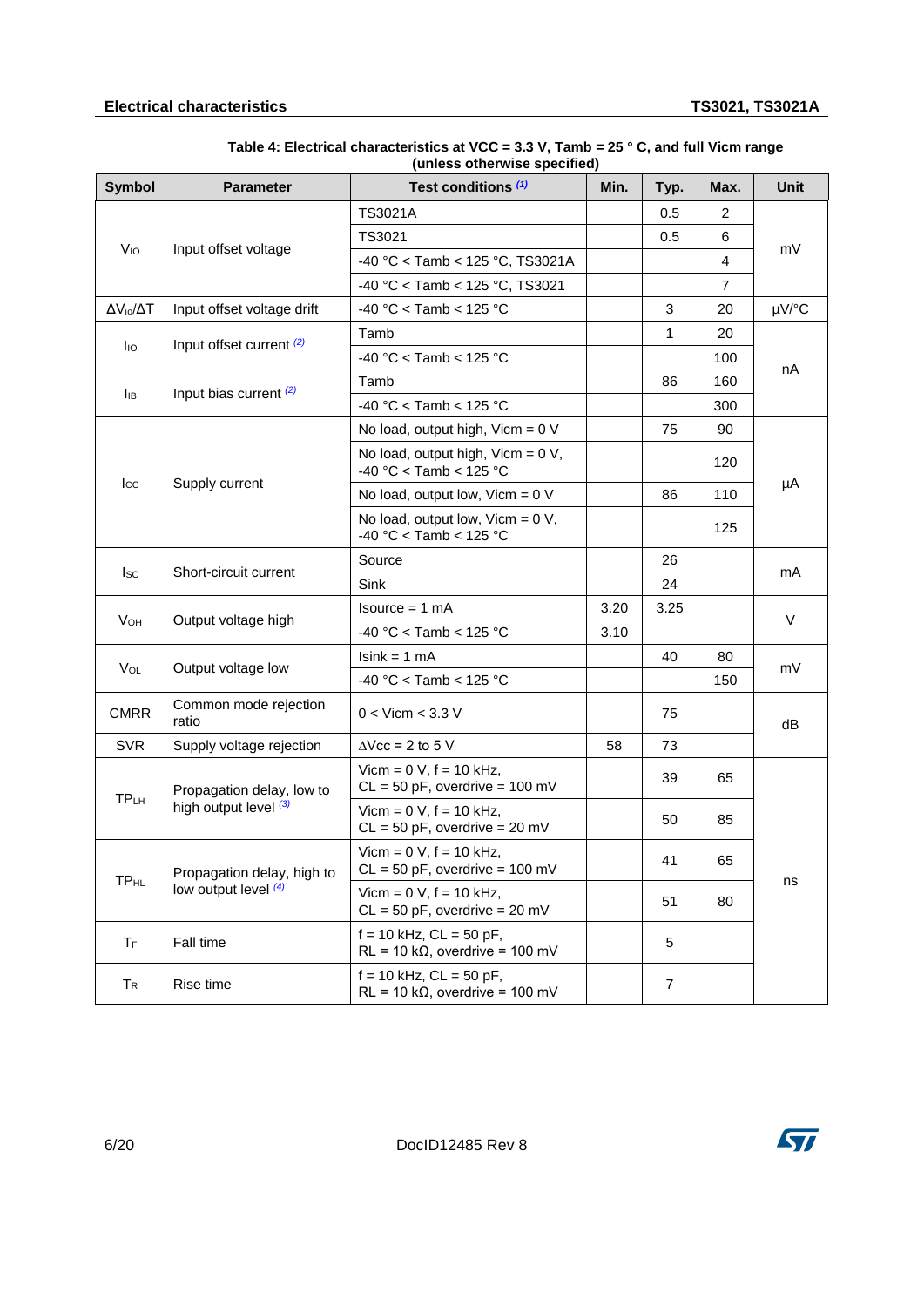### **Notes:**

<span id="page-6-0"></span>(1)All values over the temperature range are guaranteed through correlation and simulation. No production test is performed at the temperature range limits

<span id="page-6-1"></span>(2)Maximum values include unavoidable inaccuracies of the industrial tests

<span id="page-6-2"></span> $^{(3)}$ Response time is measured 10%/90% of the final output value with the following conditions: inverting input voltage (IN-) = Vicm and non-inverting input voltage (IN+) moving from Vicm - 100 mV to Vicm + overdrive.

<span id="page-6-4"></span><span id="page-6-3"></span> $^{(4)}$ Response time is measured 10%/90% of the final output value with the following conditions: Inverting input voltage (IN-) = Vicm and non-inverting input voltage (IN+) moving from Vicm + 100 mV to Vicm - overdrive.

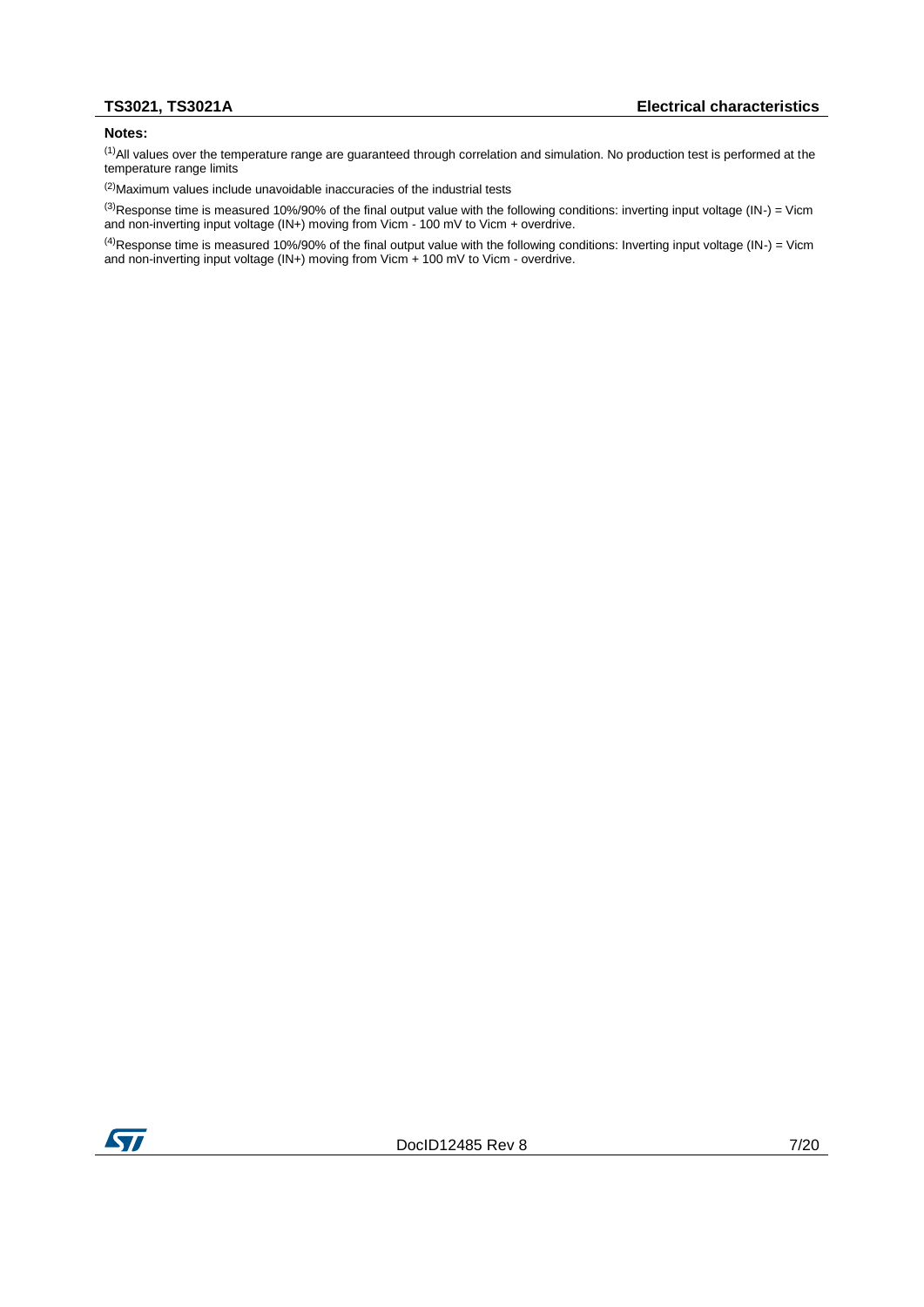| (unless otherwise specified) |                                                    |                                                                                               |      |      |                |             |  |  |
|------------------------------|----------------------------------------------------|-----------------------------------------------------------------------------------------------|------|------|----------------|-------------|--|--|
| <b>Symbol</b>                | <b>Parameter</b>                                   | Test conditions (1)                                                                           | Min. | Typ. | Max.           | <b>Unit</b> |  |  |
|                              |                                                    | TS3021A                                                                                       |      | 0.5  | 2              |             |  |  |
|                              |                                                    | TS3021                                                                                        |      | 0.5  | 6              |             |  |  |
| V <sub>IO</sub>              | Input offset voltage                               | $-40$ °C < Tamb < 125 °C, TS3021A                                                             |      |      | 4              | mV          |  |  |
|                              |                                                    | -40 °C < Tamb < $125$ °C, TS3021                                                              |      |      | $\overline{7}$ |             |  |  |
| $\Delta V_{io}/\Delta T$     | Input offset voltage drift                         | $-40 °C <$ Tamb < 125 °C                                                                      |      | 3    | 20             | µV/°C       |  |  |
|                              |                                                    | Tamb                                                                                          |      | 1    | 20             |             |  |  |
| $I_{IO}$                     | Input offset current (2)                           | $-40 °C <$ Tamb < 125 °C                                                                      |      |      | 100            |             |  |  |
|                              |                                                    | Tamb                                                                                          |      | 86   | 160            | nA          |  |  |
| Iв                           | Input bias current $(2)$                           | $-40$ °C < Tamb < 125 °C                                                                      |      |      | 300            |             |  |  |
|                              |                                                    | No load, output high, $Vicm = 0$ V                                                            |      | 77   | 95             |             |  |  |
|                              | Supply current                                     | No load, output high, $Vicm = 0 V$ ,<br>$-40 °C <$ Tamb < 125 °C                              |      |      | 125            | μA          |  |  |
| $_{\text{Lcc}}$              |                                                    | No load, output low, $Vicm = 0$ V                                                             |      | 89   | 115            |             |  |  |
|                              |                                                    | No load, output low, $Vicm = 0 V$ ,<br>$-40 °C <$ Tamb < 125 °C                               |      |      | 135            |             |  |  |
| $_{\rm lsc}$                 | Short-circuit current                              | Source                                                                                        |      | 51   |                | mA          |  |  |
|                              |                                                    | Sink                                                                                          |      | 40   |                |             |  |  |
|                              | Output voltage high                                | $lsource = 4 mA$                                                                              | 4.80 | 4.84 |                |             |  |  |
| V <sub>OH</sub>              |                                                    | $-40$ °C < Tamb < 125 °C                                                                      | 4.70 |      |                | V           |  |  |
|                              |                                                    | $lsink = 4 mA$                                                                                |      | 130  | 180            |             |  |  |
| <b>V</b> <sub>OL</sub>       | Output voltage low                                 | $-40$ °C < Tamb < 125 °C                                                                      |      |      | 250            | mV          |  |  |
| <b>CMRR</b>                  | Common mode rejection<br>ratio                     | $0 <$ Vicm $<$ 5 V                                                                            |      | 79   |                | dB          |  |  |
| <b>SVR</b>                   | Supply voltage rejection                           | $\Delta$ Vcc = 2 to 5 V                                                                       | 58   | 73   |                |             |  |  |
|                              | Propagation delay, low to<br>high output level (3) | Vicm = $0$ V, $f = 10$ kHz,<br>$CL = 50$ pF, overdrive = 100 mV                               |      | 42   | 75             |             |  |  |
| <b>TPLH</b>                  |                                                    | Vicm = $0 V$ , $f = 10 kHz$ ,<br>$CL = 50$ pF, overdrive = 20 mV                              |      | 54   | 105            |             |  |  |
|                              | Propagation delay, high to                         | Vicm = $0 \text{ V}$ , f = 10 kHz, CL = $50$<br>$pF$ , overdrive = 100 mV                     |      | 45   | 75             |             |  |  |
| <b>TPHL</b>                  | low output level $(4)$                             | Vicm = $0 \text{ V}$ , f = $10 \text{ kHz}$ , CL = $50 \text{ V}$<br>$pF$ , overdrive = 20 mV |      | 55   | 95             | ns          |  |  |
| TF                           | Fall time                                          | $f = 10$ kHz, $CL = 50$ pF, $RL = 10$<br>$k\Omega$ , overdrive = 100 mV                       |      | 4    |                |             |  |  |
| $T_R$                        | Rise time                                          | $f = 10$ kHz, $CL = 50$ pF, $RL = 10$<br>$k\Omega$ , overdrive = 100 mV                       |      | 4    |                |             |  |  |

<span id="page-7-0"></span>

| Table 5: Electrical characteristics at VCC = 5 V, Tamb = 25 $^{\circ}$ C, and full Vicm range |
|-----------------------------------------------------------------------------------------------|
| (unless otherwise specified)                                                                  |

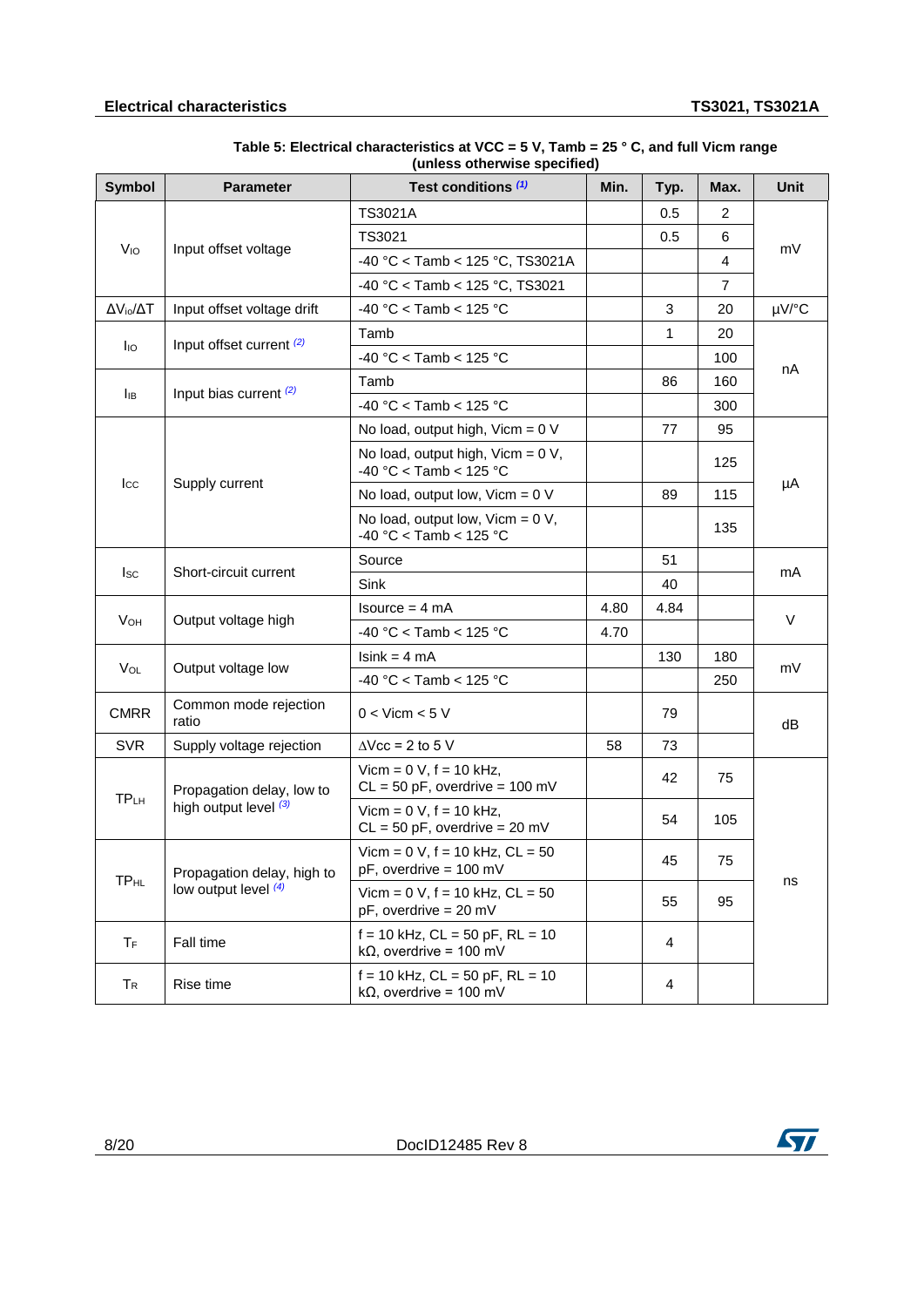### **Notes:**

<span id="page-8-0"></span>(1)All values over the temperature range are guaranteed through correlation and simulation. No production test is performed at the temperature range limits

<span id="page-8-1"></span>(2)Maximum values include unavoidable inaccuracies of the industrial tests

<span id="page-8-2"></span> $^{(3)}$ Response time is measured 10%/90% of the final output value with the following conditions: inverting input voltage (IN-) = Vicm and non-inverting input voltage (IN+) moving from Vicm - 100 mV to Vicm + overdrive.

<span id="page-8-3"></span> $^{(4)}$ Response time is measured 10%/90% of the final output value with the following conditions: Inverting input voltage (IN-) = Vicm and non-inverting input voltage (IN+) moving from Vicm + 100 mV to Vicm - overdrive.

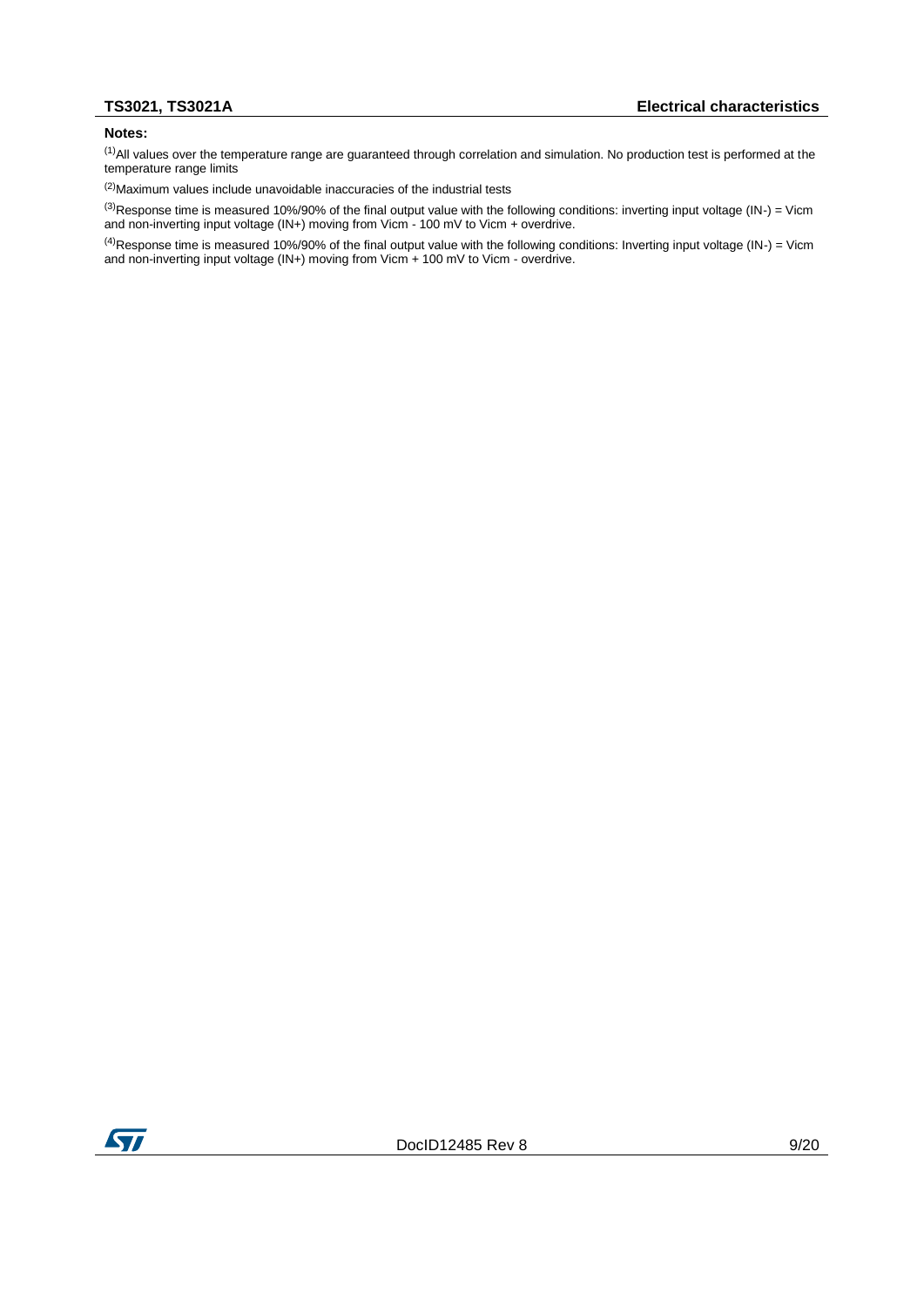## <span id="page-9-0"></span>**3 Electrical characteristic curves**







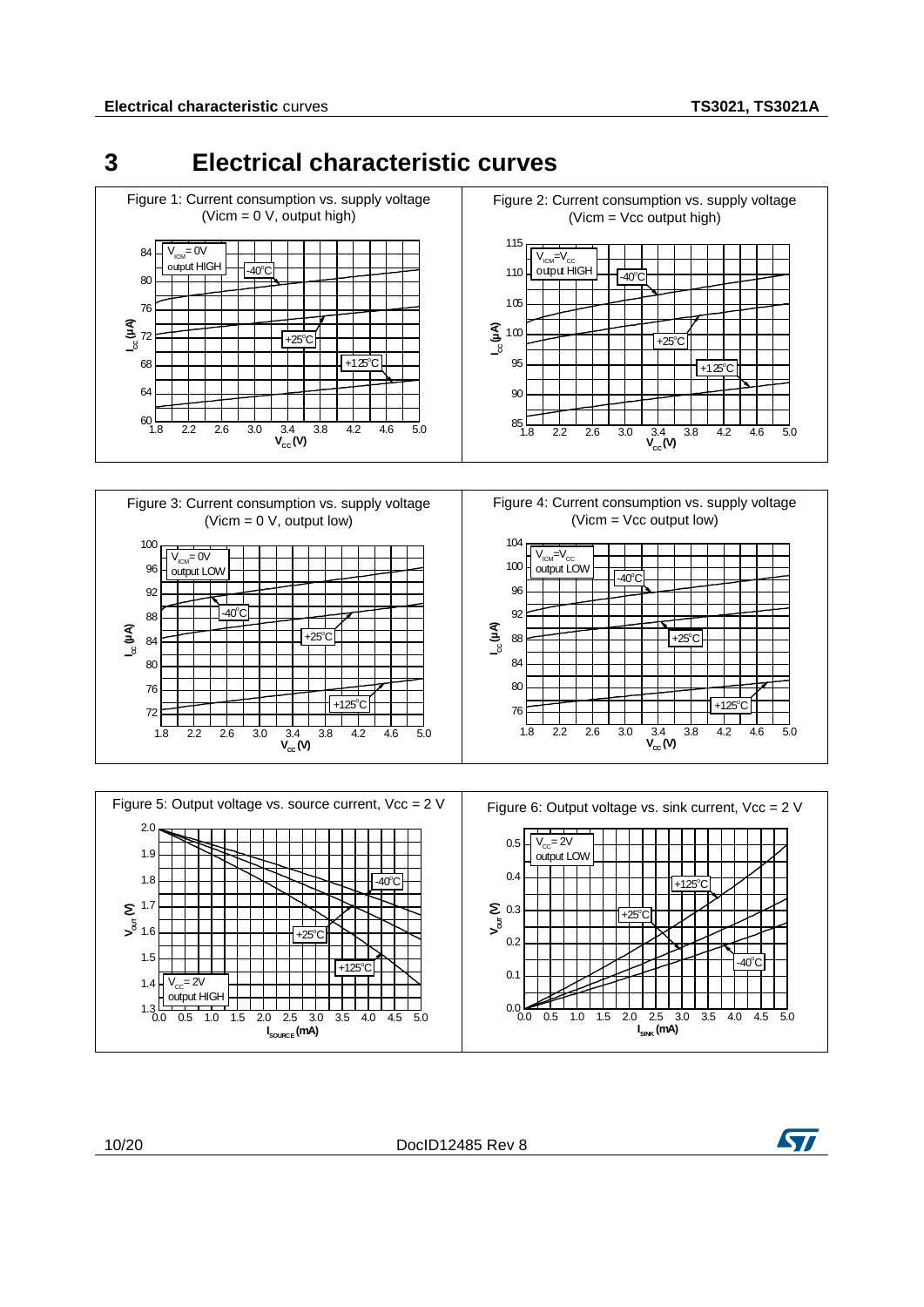### **TS3021, TS3021A Electrical characteristic** curves



ST

DocID12485 Rev 8 11/20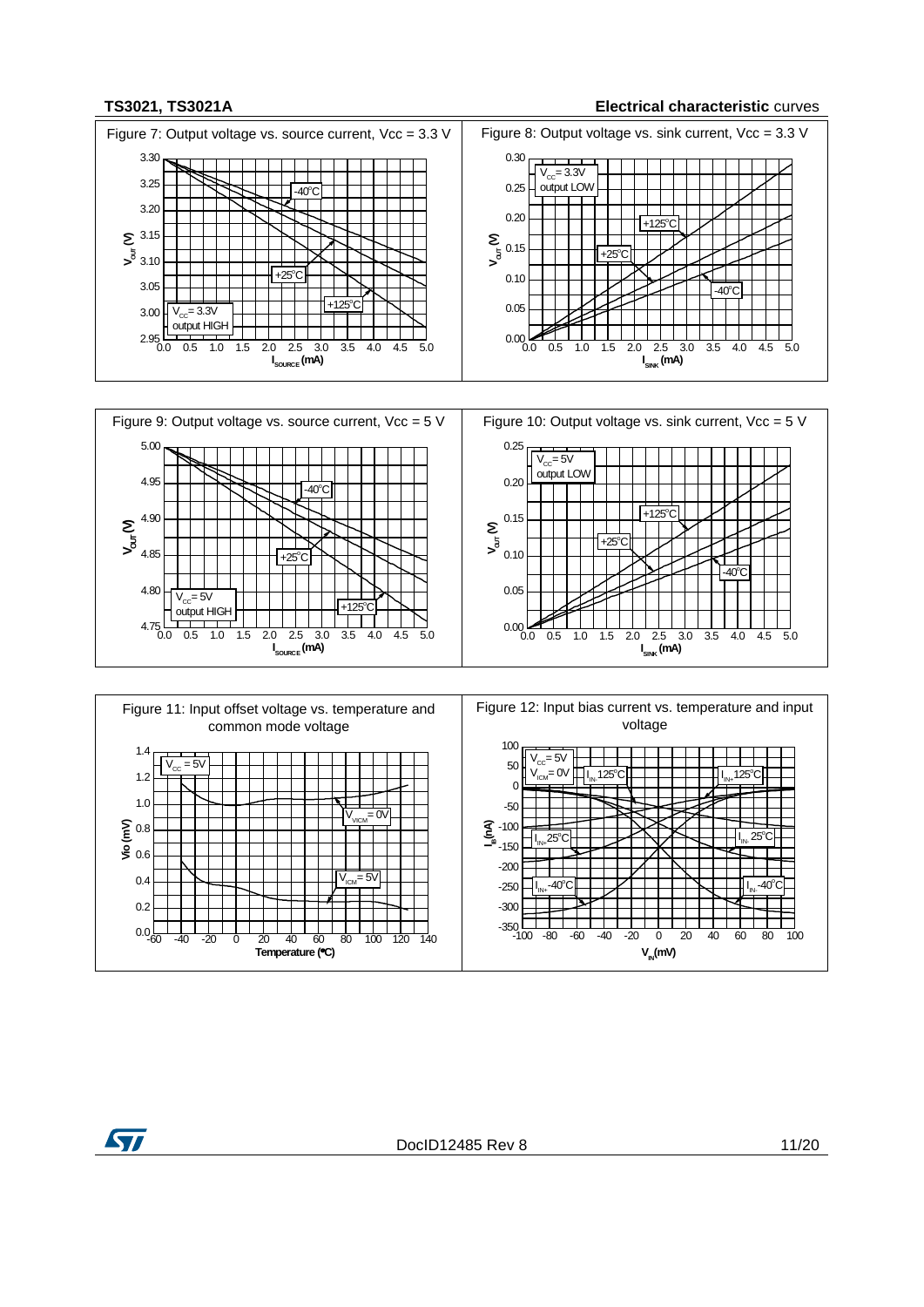



12/20 DocID12485 Rev 8

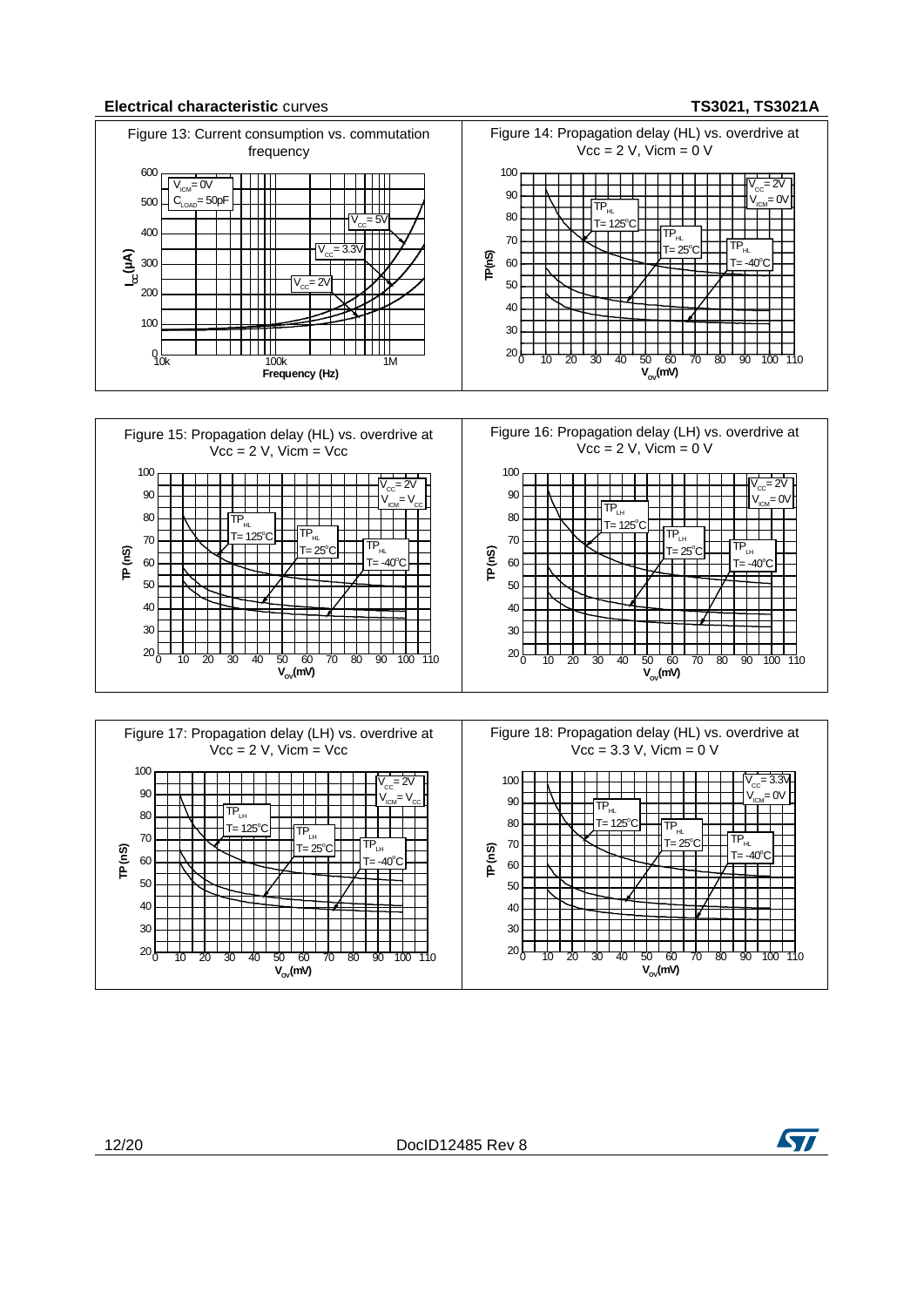### **TS3021, TS3021A Electrical characteristic** curves



ST

DocID12485 Rev 8 13/20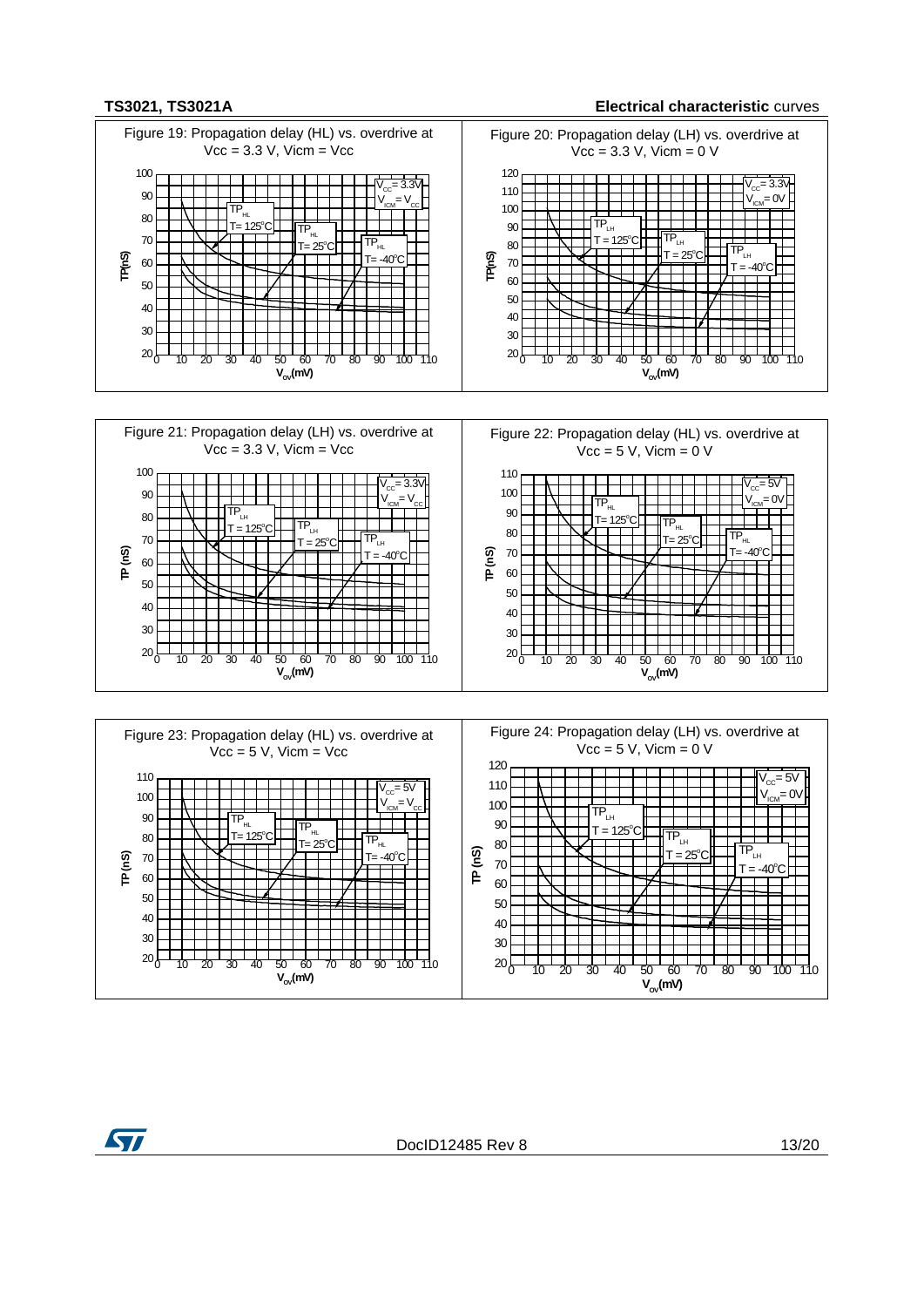### **Electrical characteristic** curves **TS3021, TS3021A**



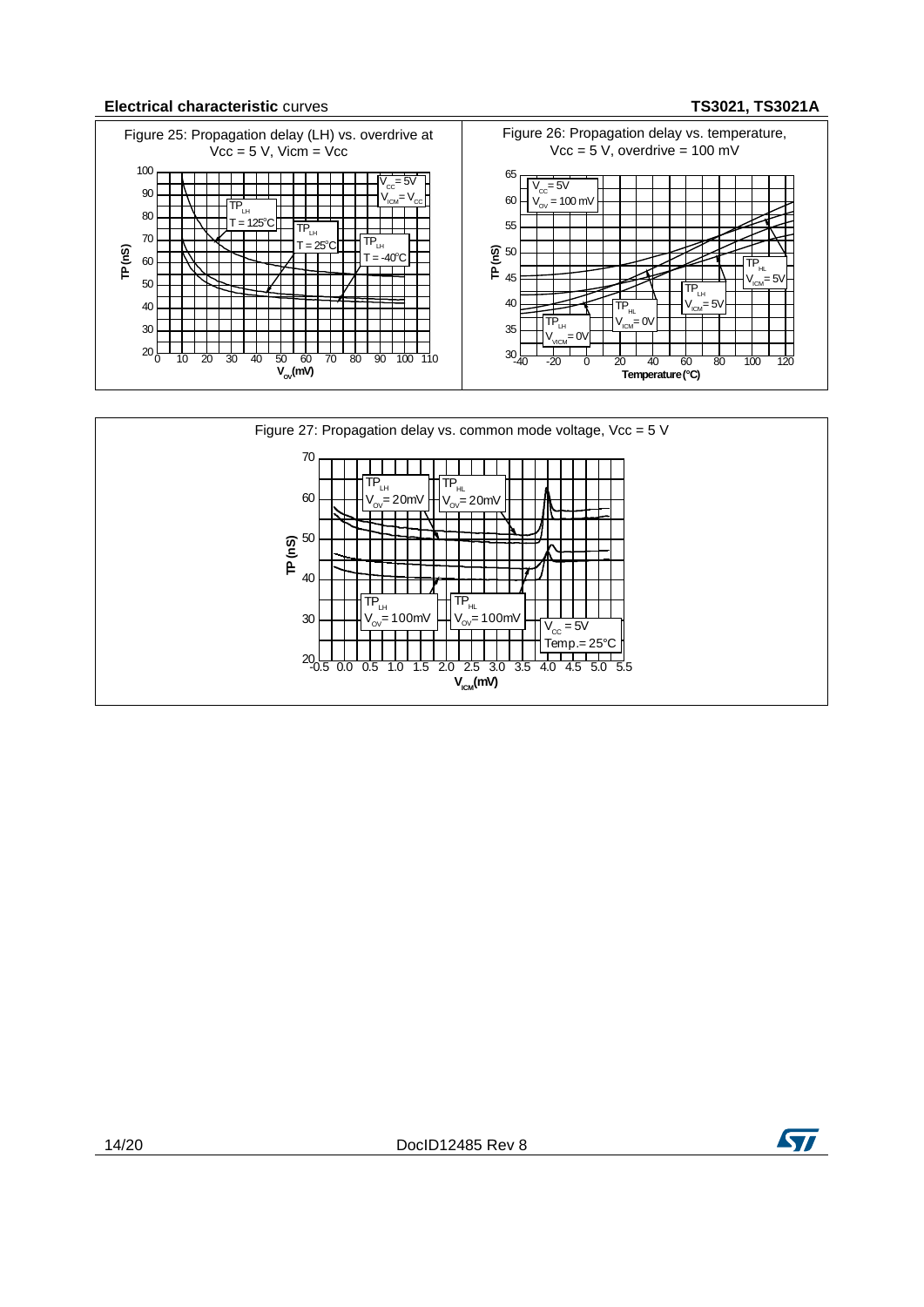## **4 Package information**

<span id="page-14-0"></span>In order to meet environmental requirements, ST offers these devices in different grades of ECOPACK® packages, depending on their level of environmental compliance. ECOPACK® specifications, grade definitions and product status are available at: *www.st.com*. ECOPACK<sup>®</sup> is an ST trademark.

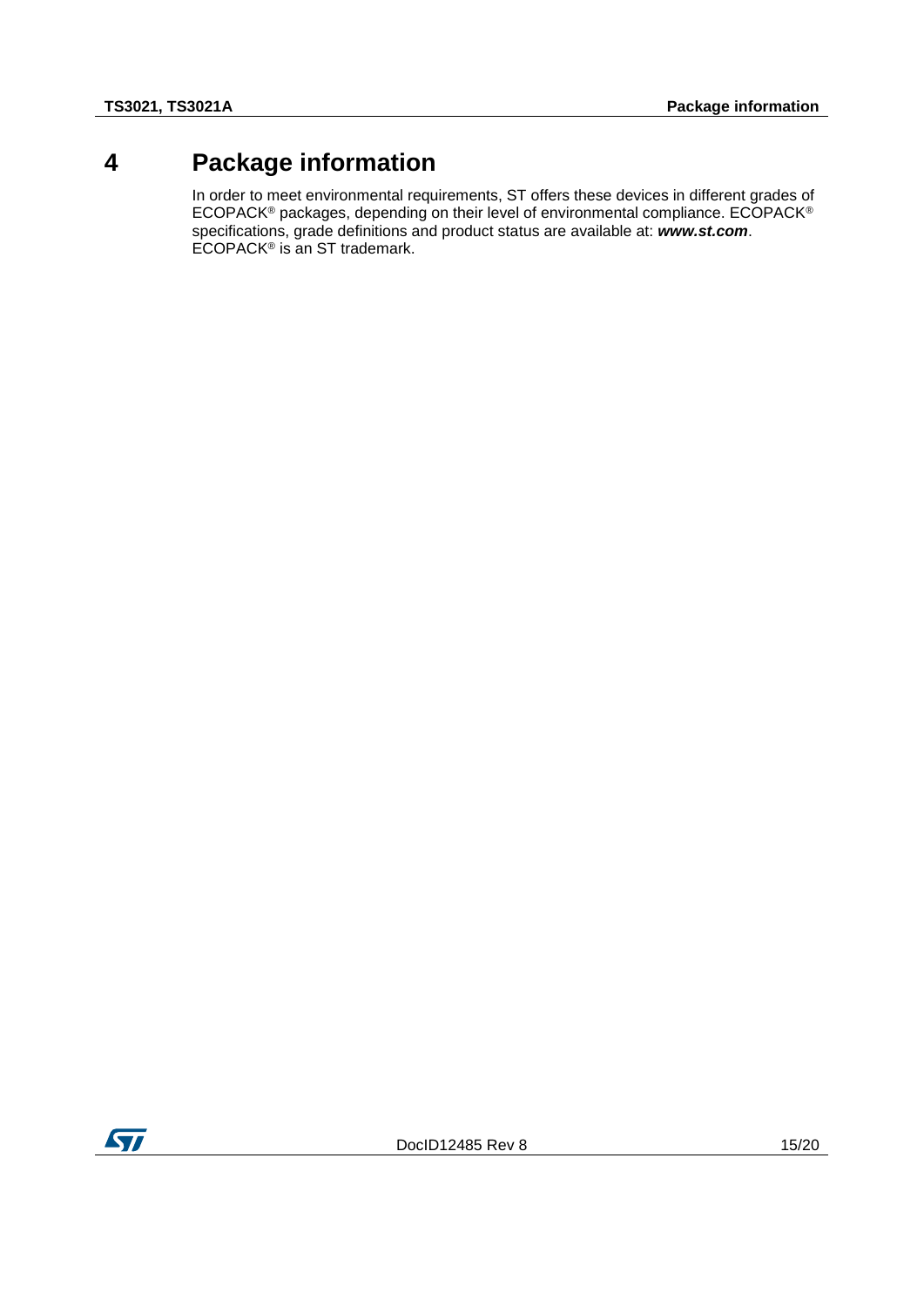## **4.1 SOT23-5 package information**

<span id="page-15-0"></span>

### **Table 6: SOT23-5 mechanical data**

|      | <b>Dimensions</b> |                    |            |           |               |            |  |  |
|------|-------------------|--------------------|------------|-----------|---------------|------------|--|--|
| Ref. |                   | <b>Millimeters</b> |            |           | <b>Inches</b> |            |  |  |
|      | Min.              | Typ.               | Max.       | Min.      | Typ.          | Max.       |  |  |
| A    | 0.90              | 1.20               | 1.45       | 0.035     | 0.047         | 0.057      |  |  |
| A1   |                   |                    | 0.15       |           |               | 0.006      |  |  |
| A2   | 0.90              | 1.05               | 1.30       | 0.035     | 0.041         | 0.051      |  |  |
| B    | 0.35              | 0.40               | 0.50       | 0.014     | 0.016         | 0.020      |  |  |
| C    | 0.09              | 0.15               | 0.20       | 0.004     | 0.006         | 0.008      |  |  |
| D    | 2.80              | 2.90               | 3.00       | 0.110     | 0.114         | 0.118      |  |  |
| D1   |                   | 1.90               |            |           | 0.075         |            |  |  |
| e    |                   | 0.95               |            |           | 0.037         |            |  |  |
| E    | 2.60              | 2.80               | 3.00       | 0.102     | 0.110         | 0.118      |  |  |
| F    | 1.50              | 1.60               | 1.75       | 0.059     | 0.063         | 0.069      |  |  |
| L    | 0.10              | 0.35               | 0.60       | 0.004     | 0.014         | 0.024      |  |  |
| K    | 0 degrees         |                    | 10 degrees | 0 degrees |               | 10 degrees |  |  |

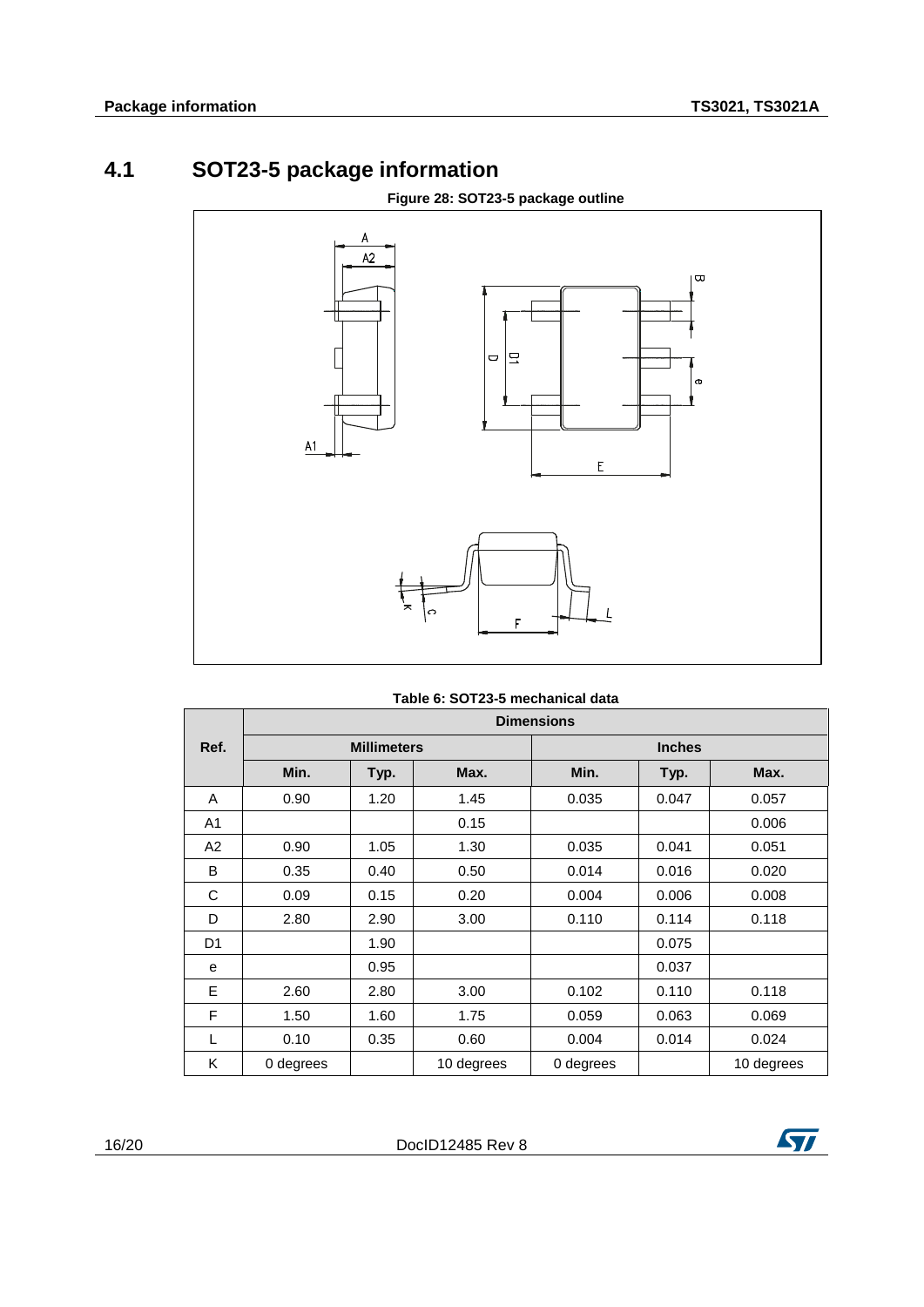## **4.2 SC70-5 (or SOT323-5) package information**

<span id="page-16-0"></span>

**Figure 29: SC70-5 (or SOT323-5) package outline**

| Table 7: SC70-5 (or SOT323-5) mechanical data |
|-----------------------------------------------|
|-----------------------------------------------|

|       | <b>Dimensions</b>  |      |             |               |       |             |  |  |  |
|-------|--------------------|------|-------------|---------------|-------|-------------|--|--|--|
| Ref.  | <b>Millimeters</b> |      |             | <b>Inches</b> |       |             |  |  |  |
|       | Min.               | Typ. | Max.        | Min.          | Typ.  | Max.        |  |  |  |
| A     | 0.80               |      | 1.10        | 0.032         |       | 0.043       |  |  |  |
| A1    |                    |      | 0.10        |               |       | 0.004       |  |  |  |
| A2    | 0.80               | 0.90 | 1.00        | 0.032         | 0.035 | 0.039       |  |  |  |
| b     | 0.15               |      | 0.30        | 0.006         |       | 0.012       |  |  |  |
| C     | 0.10               |      | 0.22        | 0.004         |       | 0.009       |  |  |  |
| D     | 1.80               | 2.00 | 2.20        | 0.071         | 0.079 | 0.087       |  |  |  |
| E     | 1.80               | 2.10 | 2.40        | 0.071         | 0.083 | 0.094       |  |  |  |
| E1    | 1.15               | 1.25 | 1.35        | 0.045         | 0.049 | 0.053       |  |  |  |
| e     |                    | 0.65 |             |               | 0.025 |             |  |  |  |
| e1    |                    | 1.30 |             |               | 0.051 |             |  |  |  |
| L     | 0.26               | 0.36 | 0.46        | 0.010         | 0.014 | 0.018       |  |  |  |
| $\,<$ | $0^{\circ}$        |      | $8^{\circ}$ | $0^{\circ}$   |       | $8^{\circ}$ |  |  |  |

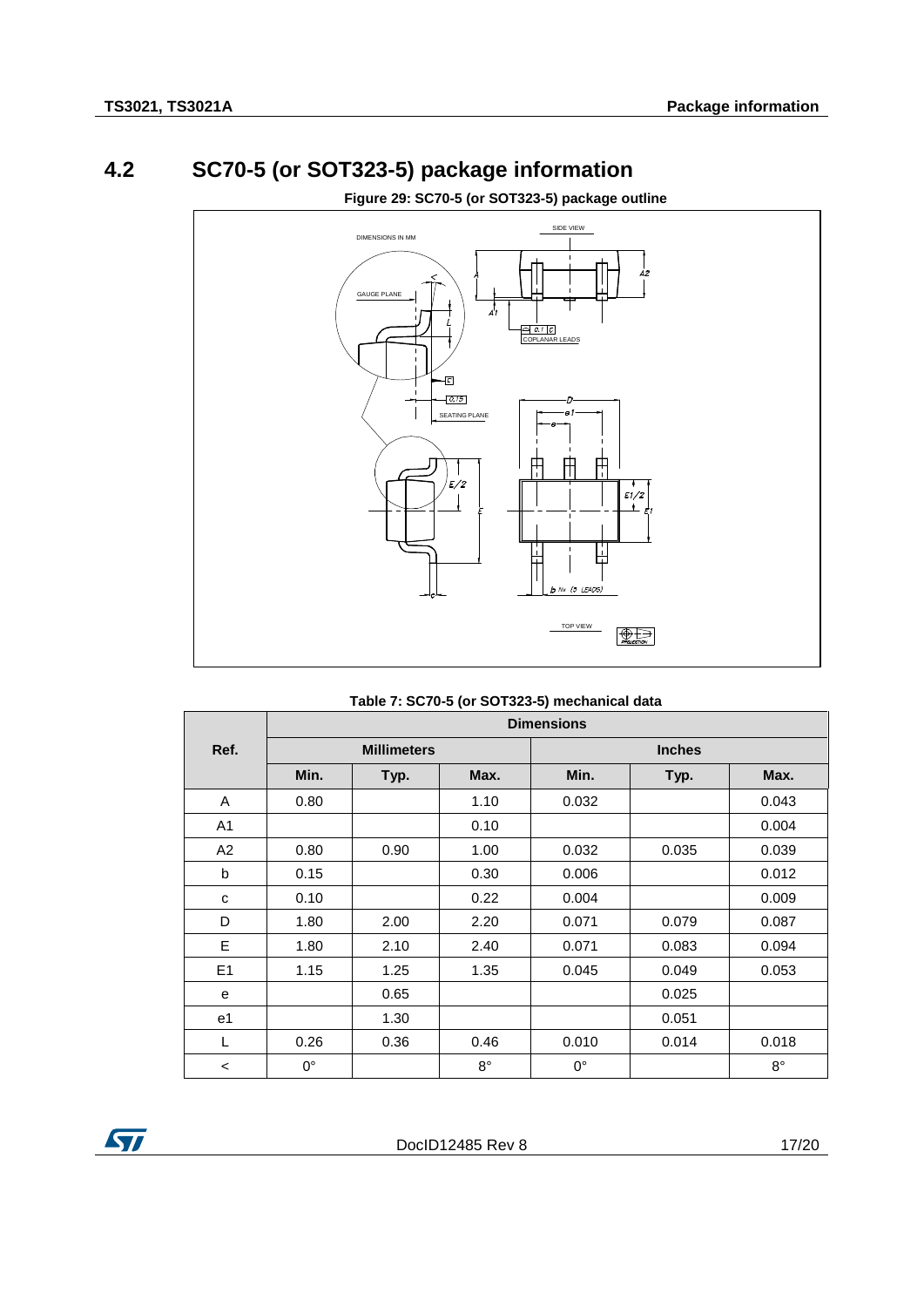## **5 Ordering information**

<span id="page-17-0"></span>

| Table 8: Order codes |                   |         |               |                 |  |
|----------------------|-------------------|---------|---------------|-----------------|--|
| Order code           | Temperature range | Package | Packaging     | <b>Marking</b>  |  |
| <b>TS3021ILT</b>     | -40 to 125 °C     | SOT23-5 | Tape and reel | K520            |  |
| TS3021IYLT (1)       |                   |         |               | K529            |  |
| <b>TS3021ICT</b>     |                   | SC70-5  |               | K <sub>52</sub> |  |
| TS3021AILT           |                   | SOT23-5 |               | K522            |  |

### **Notes:**

<span id="page-17-1"></span> $<sup>(1)</sup>$ Qualified and characterized according to AEC Q100 and Q003 or equivalent, advanced screening according</sup> to AEC Q001 and Q 002 or equivalent.

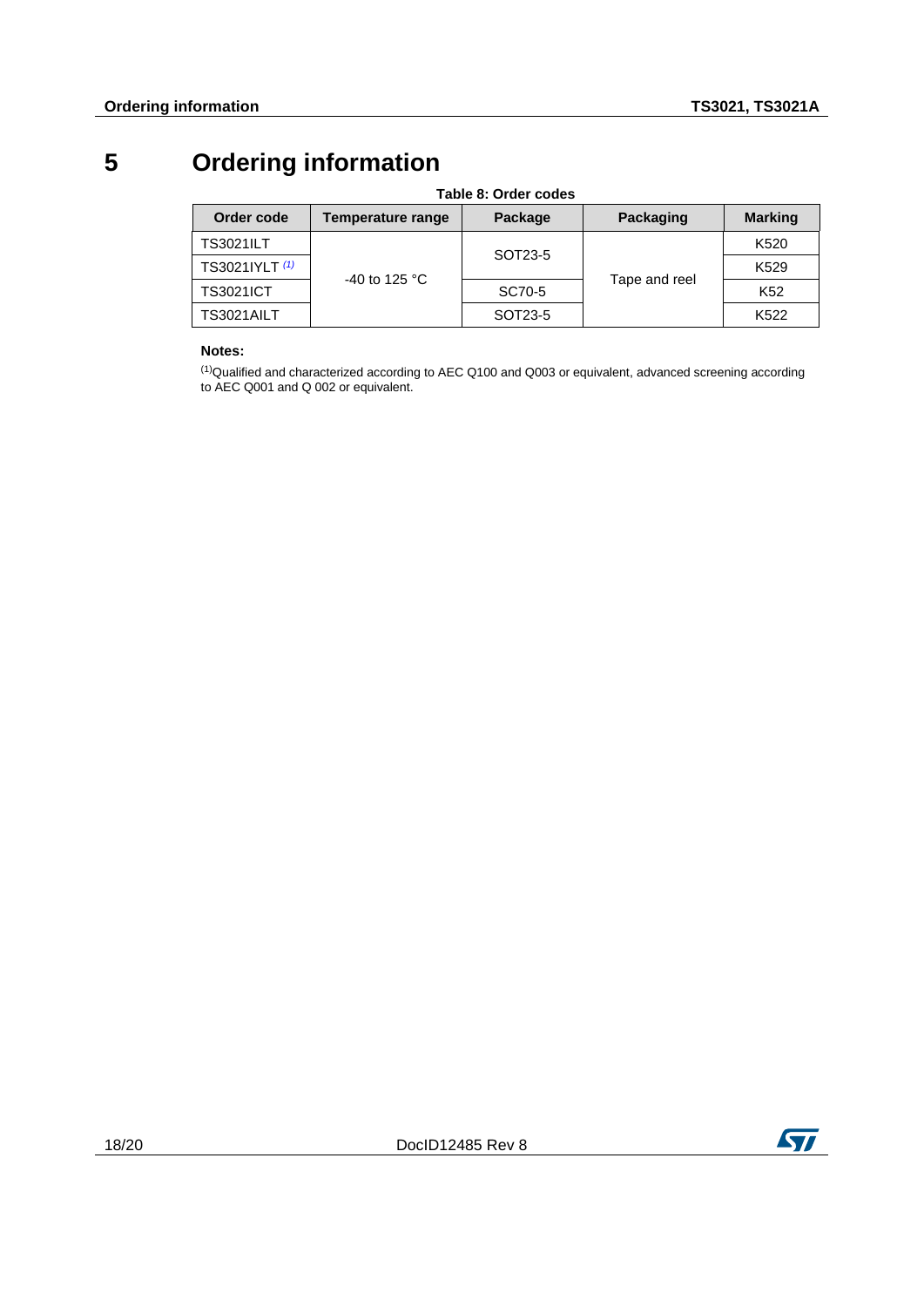## **6 Revision history**

<span id="page-18-0"></span>

| <b>Date</b> | <b>Revision</b> | <b>Changes</b>                                                                                                                                                                                                                                                                                                                                                                                                                                                                      |  |  |
|-------------|-----------------|-------------------------------------------------------------------------------------------------------------------------------------------------------------------------------------------------------------------------------------------------------------------------------------------------------------------------------------------------------------------------------------------------------------------------------------------------------------------------------------|--|--|
| 01-Jun-2006 | 1               | Initial release                                                                                                                                                                                                                                                                                                                                                                                                                                                                     |  |  |
| 01-Sep-2006 | 2               | Dual version added<br>Pinout of single TS3021 corrected<br>Modified temperature range for input common mode<br>voltage                                                                                                                                                                                                                                                                                                                                                              |  |  |
| 22-Feb-2007 | 3               | Addition of MiniSO-8 package for dual version                                                                                                                                                                                                                                                                                                                                                                                                                                       |  |  |
| 17-Oct-2007 | 4               | Marking corrected for SO-8 package<br>Thermal resistance values corrected in AMR table<br>Notes on ESD added in AMR table                                                                                                                                                                                                                                                                                                                                                           |  |  |
| 04-Dec-2008 | 5               | Dual version (TS3022) removed<br>ESD tolerance modified in Table 1: Absolute maximum<br>ratings<br>Made the following changes in Table 3:<br>- modified Vio typical value and maximum limits<br>- modified lib typical value<br>- modified Icc typical values and corrected maximum<br>limits<br>- modified Isc typical values<br>- modified Voh and Vol typical values<br>- modified CMRR and SVR typical values<br>- modified TPhI and TPIh typical values<br>All curves modified |  |  |
| 03-Jan-2013 | 6               | Features: added "automotive qualification"; added<br>Related products.<br>Table 1 and Table 2: Vdd and Vcc replaced by (Vcc-)<br>and (Vcc+) respectively.<br>Table 3, Table 4, and Table 5: replaced ∆Vio symbol<br>with AVio/AT.<br>Table 6 and Table 7: minor update (added angle<br>dimensions to "inches" columns).<br>Table 8: added automotive order code                                                                                                                     |  |  |
| 02-Jun-2015 | 7               | Table 3, Table 4, and Table 5: updated Vio parameter<br>Table 6: small "rounding-off modifications to inches<br>parameter<br>Table 8: added order code TS3021AILT                                                                                                                                                                                                                                                                                                                   |  |  |
| 07-Jul-2016 | 8               | Added new part number TS3021A<br>Updated document layout<br>Table 3, Table 4, and Table 5: updated V <sub>IO</sub> test<br>conditions and values.                                                                                                                                                                                                                                                                                                                                   |  |  |

**Table 9: Document revision history**